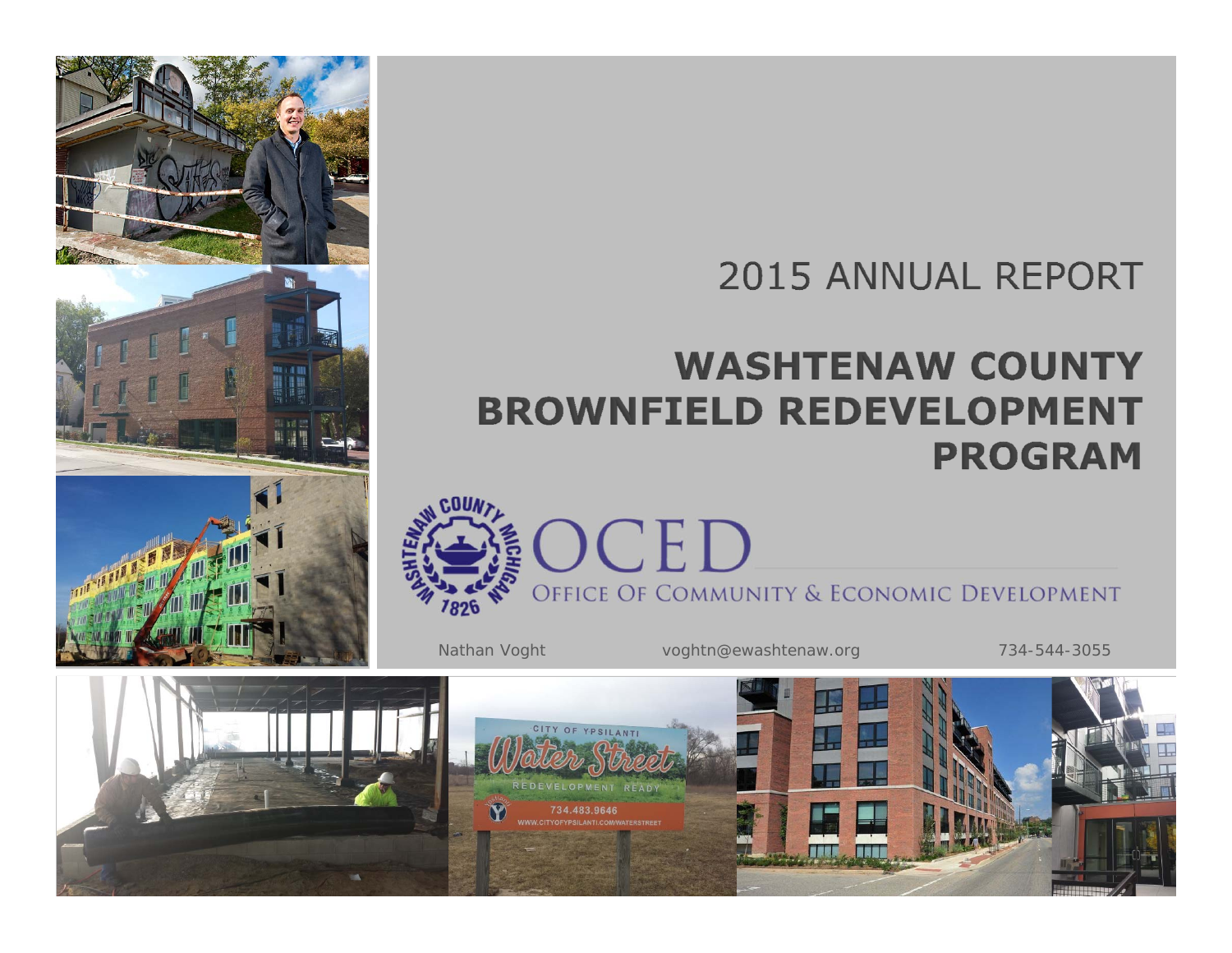### **OVERVIEW**

Grants and Loans Status

Brownfield Projects

2015 Financial Report

Brownfield Program Audit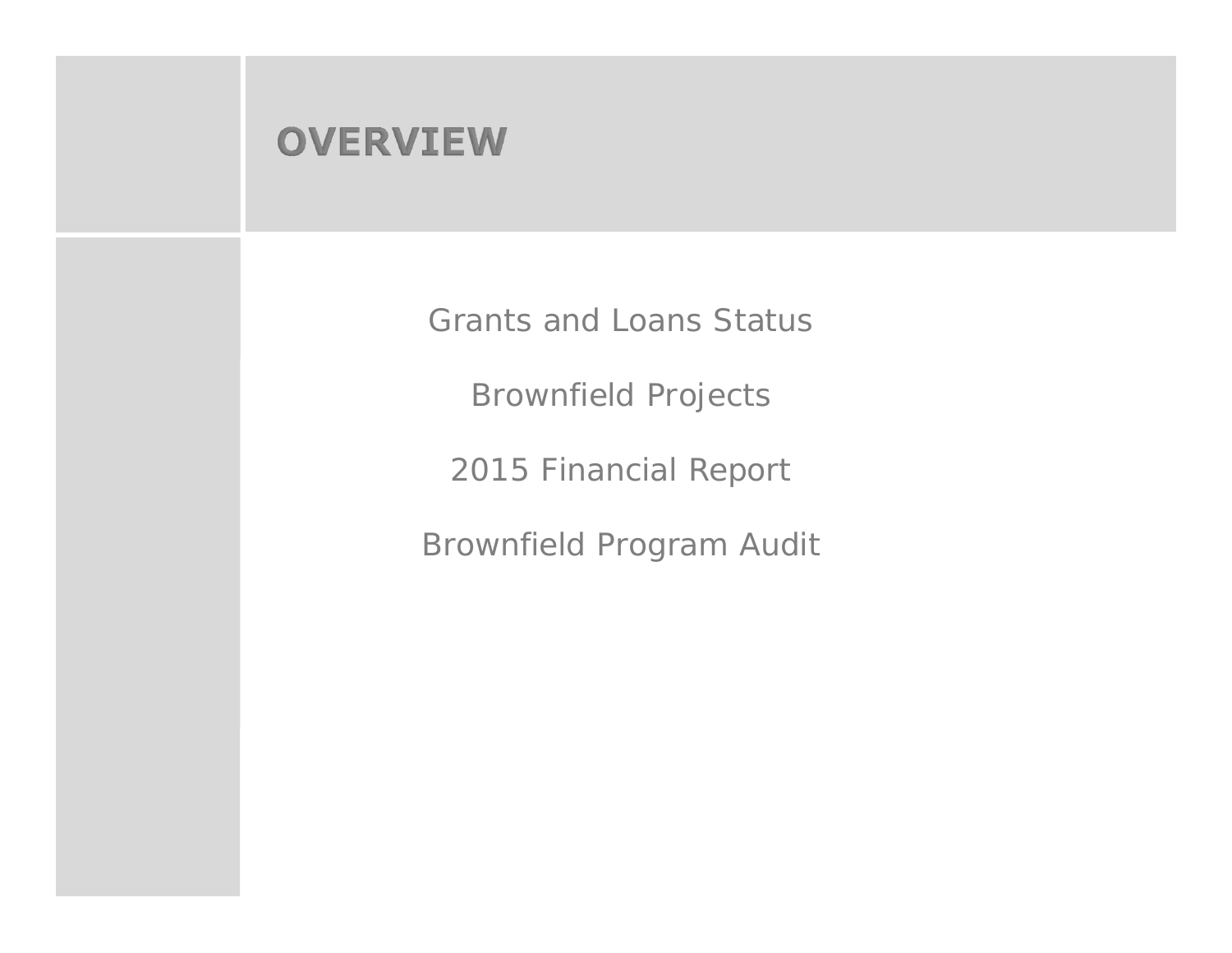

- $\mathcal{L}$  Downriver Community Consortium Assessments
	- \$6,000 Water Street Rec Center BEA and Due Care Plan, City of Ypsilanti
	- \$10,000 Water Street Phase II grid assessment, City of Ypsilanti
	- \$7,500 8080 Grand Phase I assessment, City of Dexter (Awarded \$7,500)
- $\text{-} \text{TOTAL} = $23,500$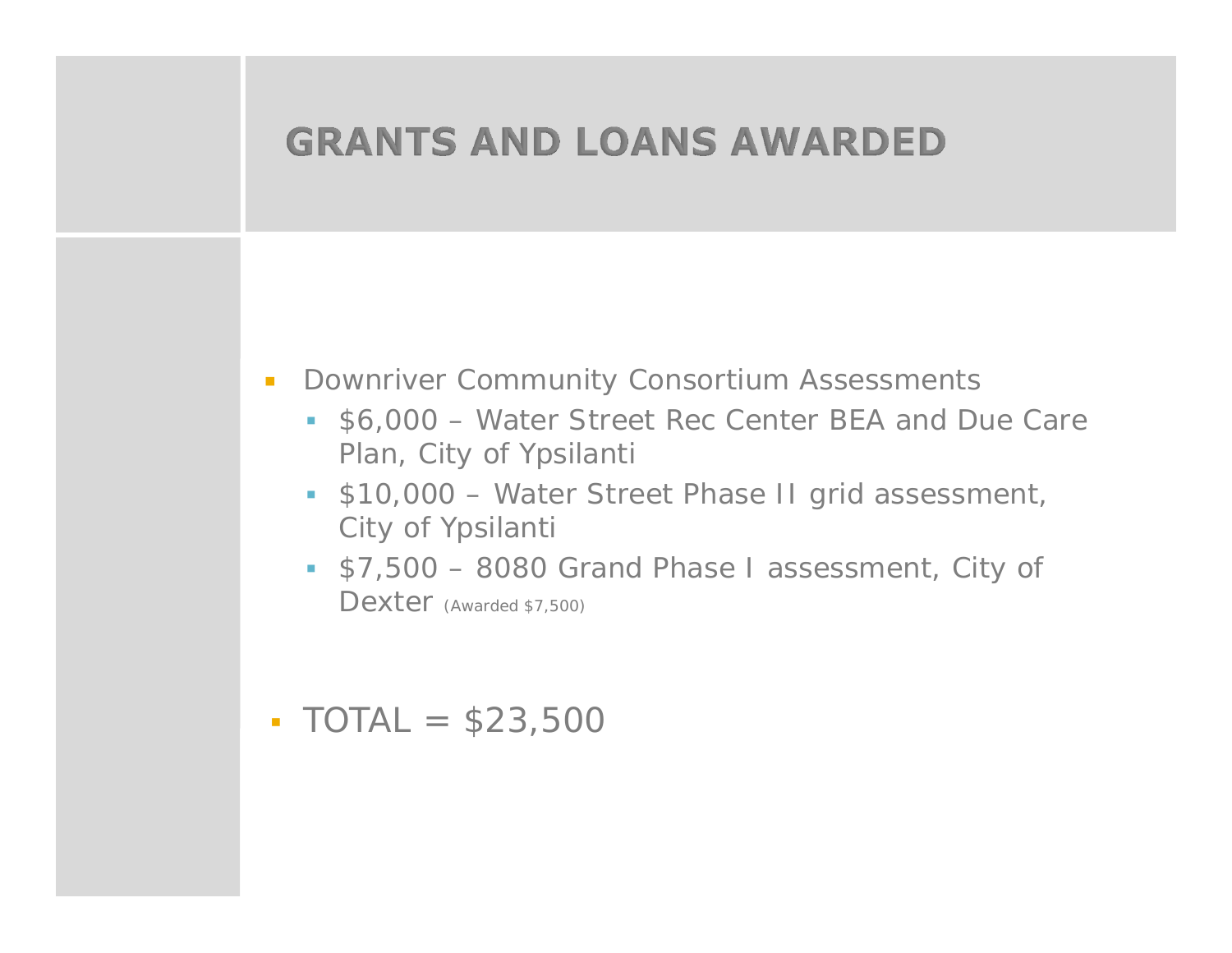# **BROWNFIELD PROJECTS**

- $\mathcal{L}_{\mathcal{A}}$  One Approved Brownfield Plan in 2015
	- Water Street, City of Ypsilanti
- $\mathcal{L}_{\mathcal{A}}$  Eligible Activity Expenses Certified
	- None
- $\mathcal{L}_{\mathcal{A}}$  Brownfield Project Status
	- Packard Square: Underground utilities, foundation, underground parking completed, all steel erected, and stick-built apartment construction begins. Vapor Mitigation System installed using grant funds.
	- ш Federal Screw Works: MDEQ enforcement action results in some soil remediation by Federal Screw. Additional remediation planned for 2016
	- Thompson Block: Interior Demolition, New Roof, temporary power, project on hold
- л Brownfield Projects Completed
	- Г 140 Buchanan, Jiffy: Project completed
	- Water Street: Family Dollar completed
	- 618 S. Main: Project completed
	- **Contract** 544 Detroit: Project completed
- Grant Administration
	- Packard Square \$1 million MDEQ CMI Grant: Request for Proposal released and contractor hired for remaining Site Demolition, VMS System installation in Nov./Dec. 2015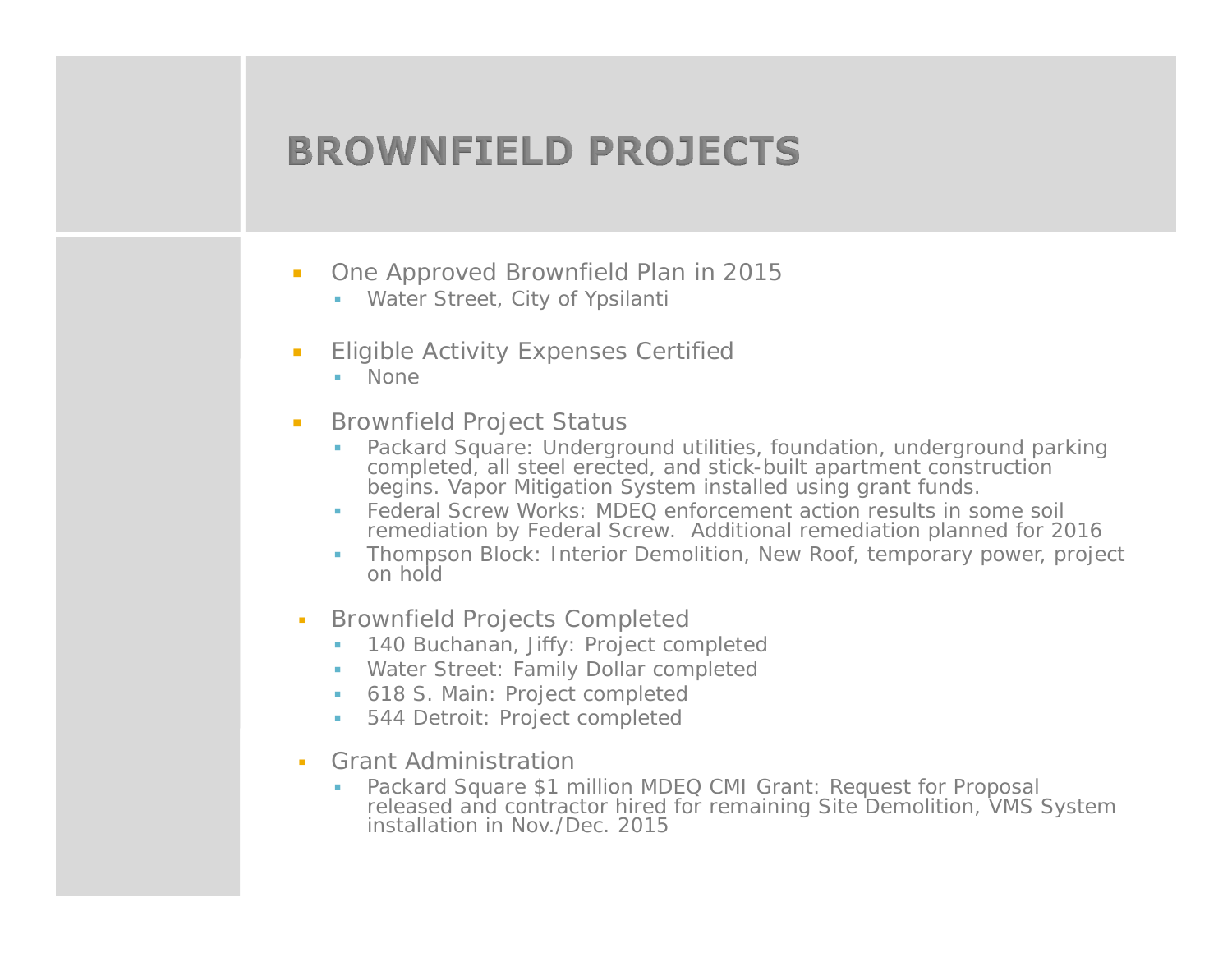# **BROWNFIELD INVOLVEMENT AND ACHIEVEMENTS**

- **BELASRRF Policy Adopted** (Link to Download)
- **Program Policies and Procedures** (link to Download)
- **Brownfield Board New Members** 
	- Beth Ernat, City of Ypsilanti
	- $\mathcal{L}_{\mathcal{A}}$ Matt Naud, City of Ann Arbor
	- **Trevor Woolatt, Env. Consultant**
- **Re-Appointments** 
	- **James Harless**
	- **Number** Victoria Pebbles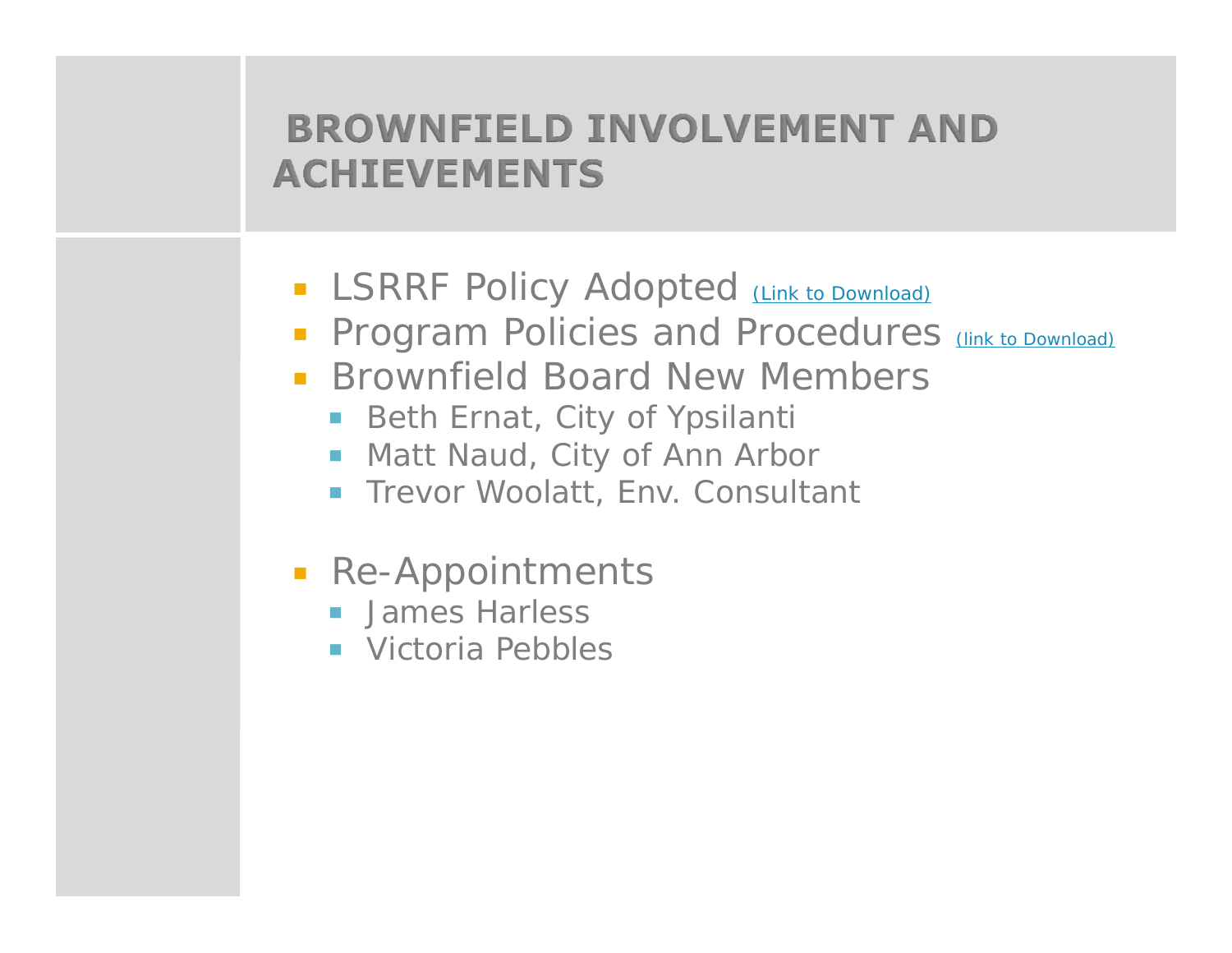### **BROWNFIELD PROJECTS DASHBOARD**

|                 | No. of<br><b>Projects</b> | <b>Project</b><br><b>Investment</b> | <b>Jobs (Direct &amp;</b><br>Indirect) | <b>Acres</b> |
|-----------------|---------------------------|-------------------------------------|----------------------------------------|--------------|
| Completed*      | 15                        | \$405.7 <sub>M</sub>                | 3,836                                  | 1005         |
| Active          | 5                         | $$20.9$ M** 11***                   |                                        | 50           |
| <b>Inactive</b> | 6                         | \$252.3 M                           | 661                                    | 24           |
| <b>Totals</b>   | 26                        | \$678.9 M                           | 4,508                                  | 1079         |

\* Includes MBT only and TIF only brownfield projects completed by 12/31/15

\*\* 2015 Project investment for projects under construction in 2015

\*\*\* Actual Jobs Created for Projects Completed in 2015

- **o** Plans have been approved in 8 local units since 2003
- **o** Assessment work completed in 2 local units last year
- **o** 23 Local Units are members of the WCBRA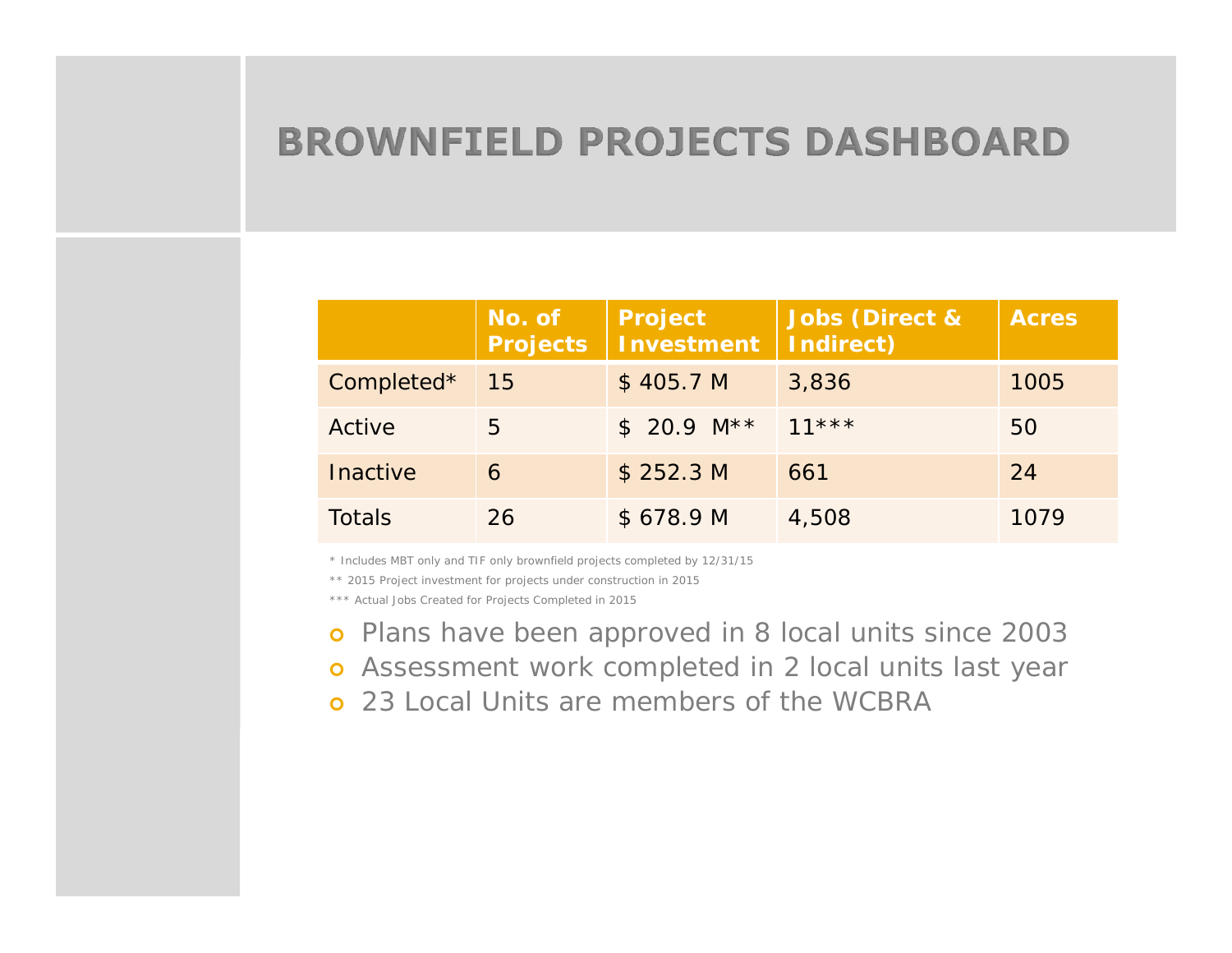# **BROWNFIELD PROJECT LOCATIONS**



**WASHTENAW COUNTY**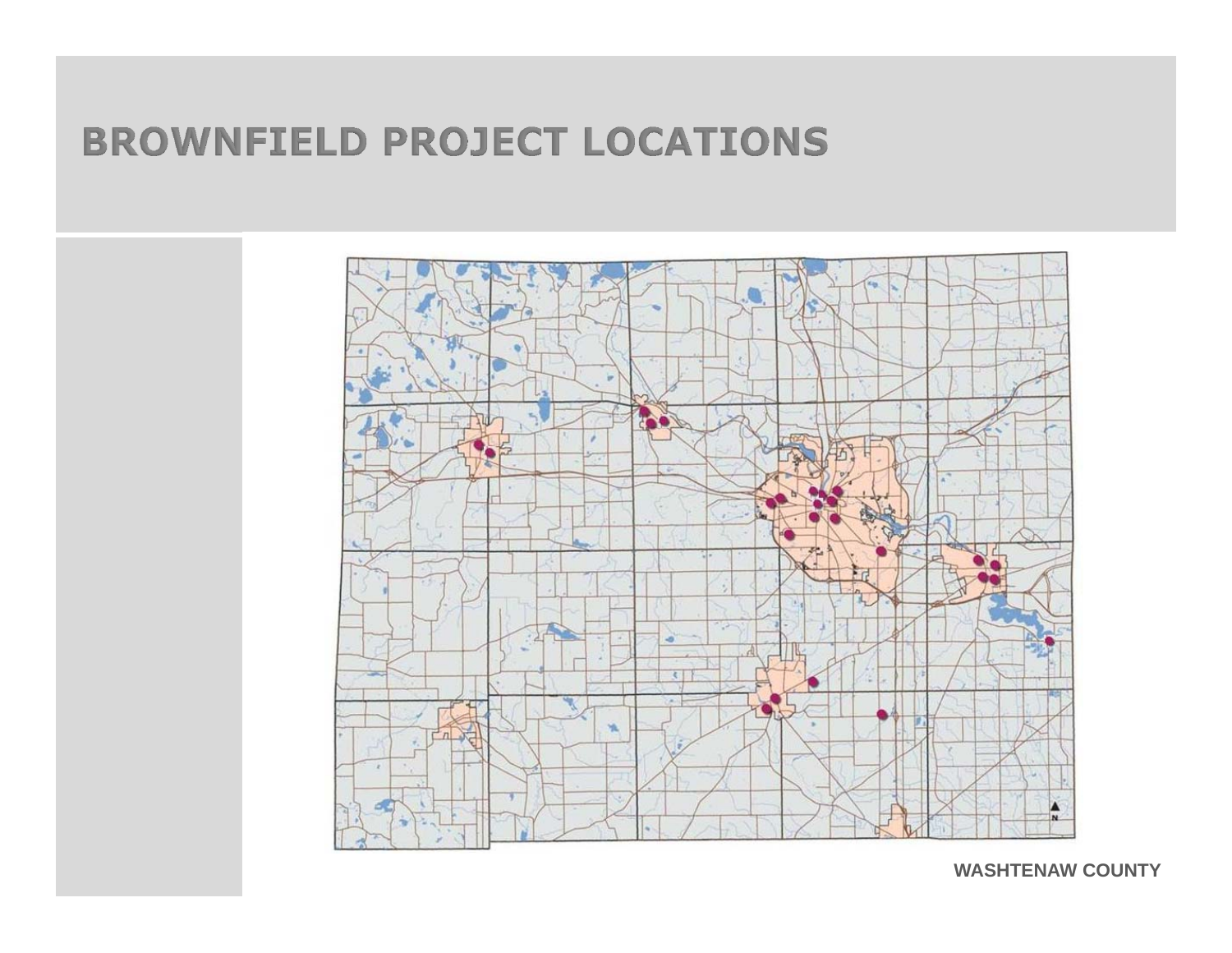# **2015 FINANCIAL REPORT**

| <b>Revenues</b>                            |                      |                    |
|--------------------------------------------|----------------------|--------------------|
| <b>Application Fees</b>                    |                      | \$                 |
| <b>TIF Revenue</b>                         |                      |                    |
| Maple Shoppes                              | \$<br>62,640.54      |                    |
| Michigan Inn                               | \$<br>35,424.69      |                    |
| 601Forest                                  | \$<br>1, 141, 165.29 |                    |
| Zingerman's                                | \$<br>36,957.99      |                    |
| <b>Toyota Technical Center</b>             | \$<br>636,393.39     |                    |
| LaFontaine                                 | \$<br>36,554.77      |                    |
| Arbor Hills                                | \$<br>489,774.29     |                    |
| 544 Detroit Street                         | \$<br>876.51         |                    |
| Jiffy Warehouse-140 Buchanan               | \$<br>249.28         |                    |
| <b>TOTAL REVENUES</b>                      |                      | \$<br>2,440,036.75 |
| <b>Expenditures</b>                        |                      |                    |
| Brownfield Administrative Capture          |                      | \$<br>114,437.35   |
| <b>LSRRF Capture</b>                       |                      | \$<br>5,543.70     |
| TIF Payments for Eligible Activities       |                      |                    |
| Maple Shoppes                              | \$                   |                    |
| Michigan Inn                               | \$<br>33,653.46      |                    |
| 601Forest                                  | \$<br>1,084,107.03   |                    |
| Zingerman's                                | \$<br>27,718.49      |                    |
| <b>Toyota Technical Center</b>             | \$<br>1,048,821.70   |                    |
| LaFontaine                                 | \$<br>32,899.29      |                    |
| Arbor Hills                                | \$<br>456,069.29     |                    |
| TOTAL TIF PAYMENTS FOR ELIGIBLE ACTIVITIES |                      | \$<br>2,683,269.26 |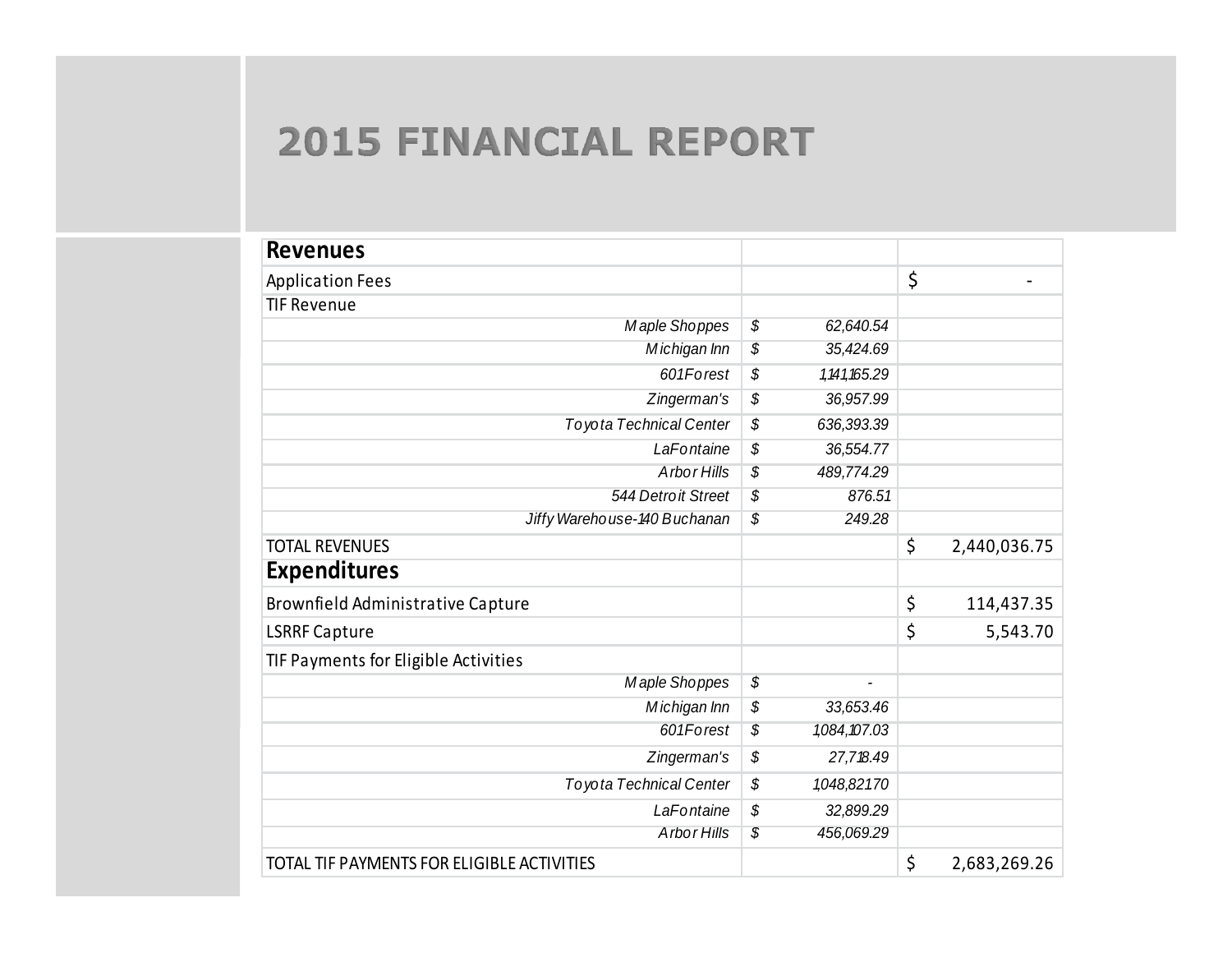# **2015 BROWNFIELD METRICS**

Annual Key Brownfield Statistics

- $\overline{\mathbb{R}}$ 11 Jobs created in 2015 (tracked at project completion)
- $\overline{\phantom{a}}$ \$22,433,113 Private Investment in Brownfield Projects